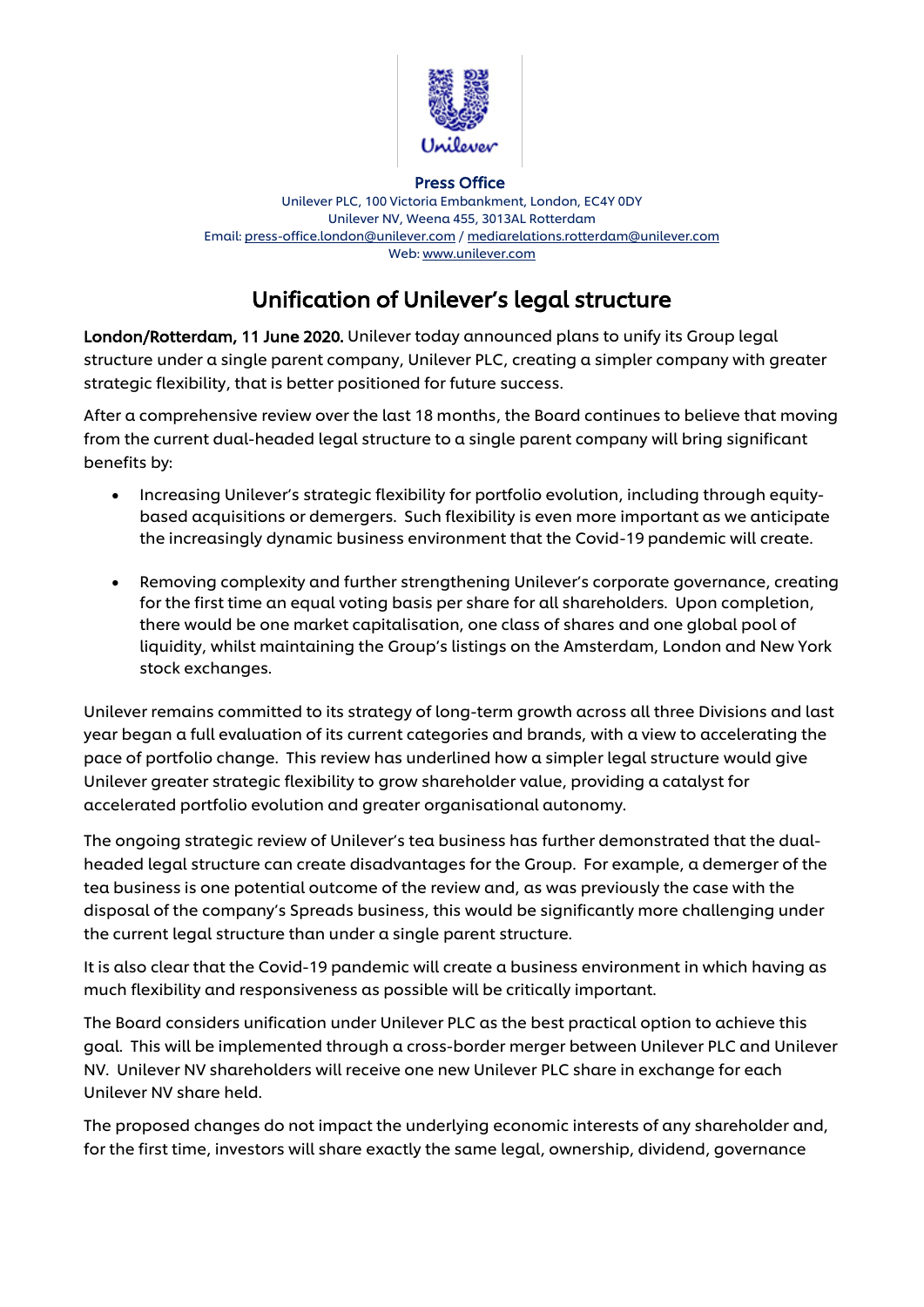and capital distribution rights in a single parent company. The Board expects Unilever to retain indexation in both the AEX and the FTSE UK Index Series.

Following the move to a single parent legal structure, Unilever's strong presence in both The Netherlands and the United Kingdom will remain unchanged. There will be no change to the operations, locations, activities or staffing levels in either the United Kingdom or The Netherlands as a result of unification. There will also be no changes to the manufacture and supply of Unilever products in The Netherlands and the United Kingdom as a result of unification.

Unilever is very proud of its Anglo-Dutch heritage and has significantly strengthened its presence in The Netherlands in recent years. Unilever has engaged with the Dutch government ahead of this announcement and has confirmed that its commitment to the Netherlands will not change as a result of this proposal. For example, the headquarters of Unilever's Foods & Refreshment Division, which was created in 2018, and is around 40% of Unilever by turnover, will continue to be based in Rotterdam, along with the €85 million Research & Development centre in Wageningen, which opened in 2019. The Dutch government has welcomed our engagement and we have agreed that this will continue.

Agri-foods is an important sector in The Netherlands. With the flexibility that unification provides, the Dutch government has also asked for reassurance that if Unilever should ever choose to list the Foods & Refreshment Division as an independent company, it would be incorporated and listed in The Netherlands. The Netherlands is an attractive headquarter location for business and provided it continues to be as such, Unilever is comfortable to make these commitments given the Division's already strong Dutch presence.

There will be no significant changes to Unilever's footprint in the United Kingdom as a result of unification, in either jobs or investment. The Home Care and Beauty & Personal Care Divisions will continue to be headquartered in the United Kingdom, as they are currently.

Nils Andersen, Chairman of Unilever, said: "Unilever's Board believes that unifying the company's legal structure will create greater strategic flexibility, remove complexity and further improve governance. We remain committed to The Netherlands and the UK and there will be no change to Unilever's footprint in either country as a result of the proposed change to Unilever's legal parent structure. We are confident that unification will help Unilever deliver its vision of driving superior long-term performance through its multiple stakeholder business model."

## ADDITIONAL INFORMATION

## Background

Unilever has been owned through two separately listed companies, a Dutch NV and a UK PLC, since its formation in 1930. During this time, Unilever NV and Unilever PLC, together with their group companies, have operated as nearly as practicable as a single economic entity. This is achieved by complex agreements between PLC and NV to maintain parity between economic rights of the respective shareholders. These agreements between PLC and NV will come to an end on implementation of Unification, resulting in the need to put other arrangements in place in various areas including intellectual property across all three divisions.

Over the last two decades the dual parent holding company structure has been reviewed periodically by the Board and a series of steps have been taken to reduce complexity, most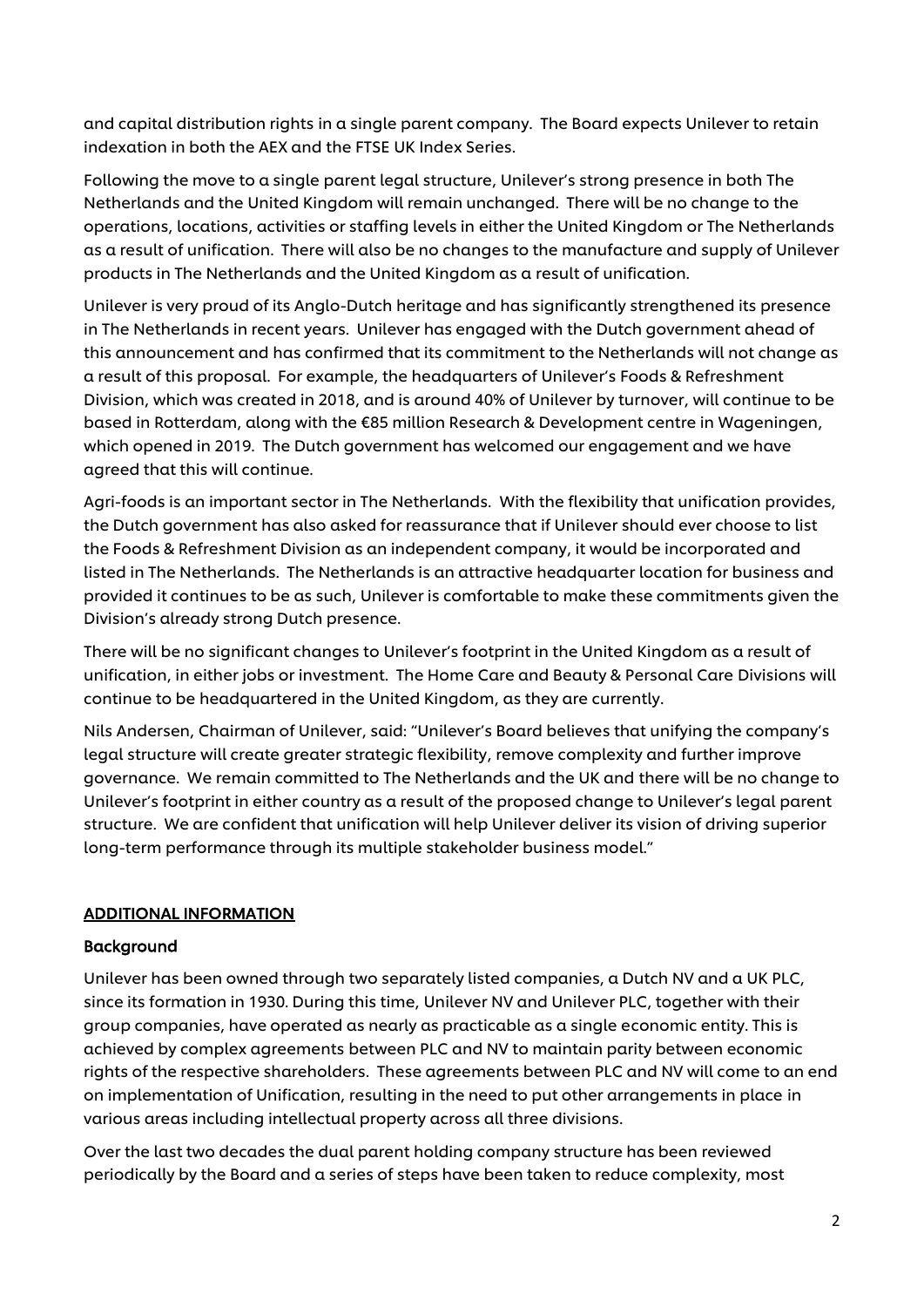recently in October 2017 when the Unilever NV preference shares were successfully repurchased, and in June 2019 when Unilever NV terminated its depositary receipt structure.

In October 2018, the Board withdrew a proposal to unify its corporate structure under a new Dutch holding company; although the Group received widespread support for the principle of unification, the Board concluded that certain aspects of the proposed arrangements required reconsideration.

# Proposed Unification

After reviewing a range of options and listening to shareholders, the objective of the Board is to unify the Group's corporate structure under a single parent company, Unilever PLC. Unification will be implemented through a cross-border merger by means of which Unilever NV will be merged into Unilever PLC, with Unilever PLC as the resultant entity.

Unilever NV shareholders will receive one new Unilever PLC share in exchange for each Unilever NV share held. Unilever PLC will continue to be incorporated in the UK and will remain UK tax resident. This will result in a single parent company, having one class of shares, one market capitalisation, and a single global pool of liquidity.

The Board believes that achieving unification under Unilever PLC through a cross-border merger is the most efficient of the options available. Alternative routes to achieve unification under Unilever PLC are possible, for example through a Dutch Tender Offer, although this would be a lengthier and more complex transaction.

The following will not change as a result of the unification:

- Unilever's multi-stakeholder approach and vision of a purpose-led, future-fit business model driving superior performance
- Unilever's business locations. Foods & Refreshment will continue to be headquartered in Rotterdam, alongside the new €85 million R&D centre in Wageningen, whilst Beauty & Personal Care and Home Care will continue to be headquartered in London
- Unilever's investment in The Netherlands and the UK
- Unilever's employment of around 2,500 people in The Netherlands and 6,000 people in the UK
- The existing arrangements for the supervisory board of Unilever's Dutch subsidiary operations
- The manufacture and supply of Unilever products in The Netherlands and the UK
- Unilever's shares being listed and traded on the Amsterdam, London and New York stock exchanges
- Unilever's inclusion in the FTSE UK Series, with expected inclusion in the AEX Index as well
- Future Unilever European bond issuances having their primary listing in Amsterdam
- A unitary Board, re-elected annually
- Unilever's dividend policy, with the dividend declaration currency remaining euros and payment in sterling or U.S. dollars continuing for those shareholders who choose it
- Parity in the dividend and capital return interests of shareholders
- Financial results for the group will continue to be presented in euros, with supplemental financial information presented in euros and U.S. dollars
- Assuming implementation in full, all per share ratios will be unaffected

Furthermore, reflecting Unilever's ongoing commitment to The Netherlands: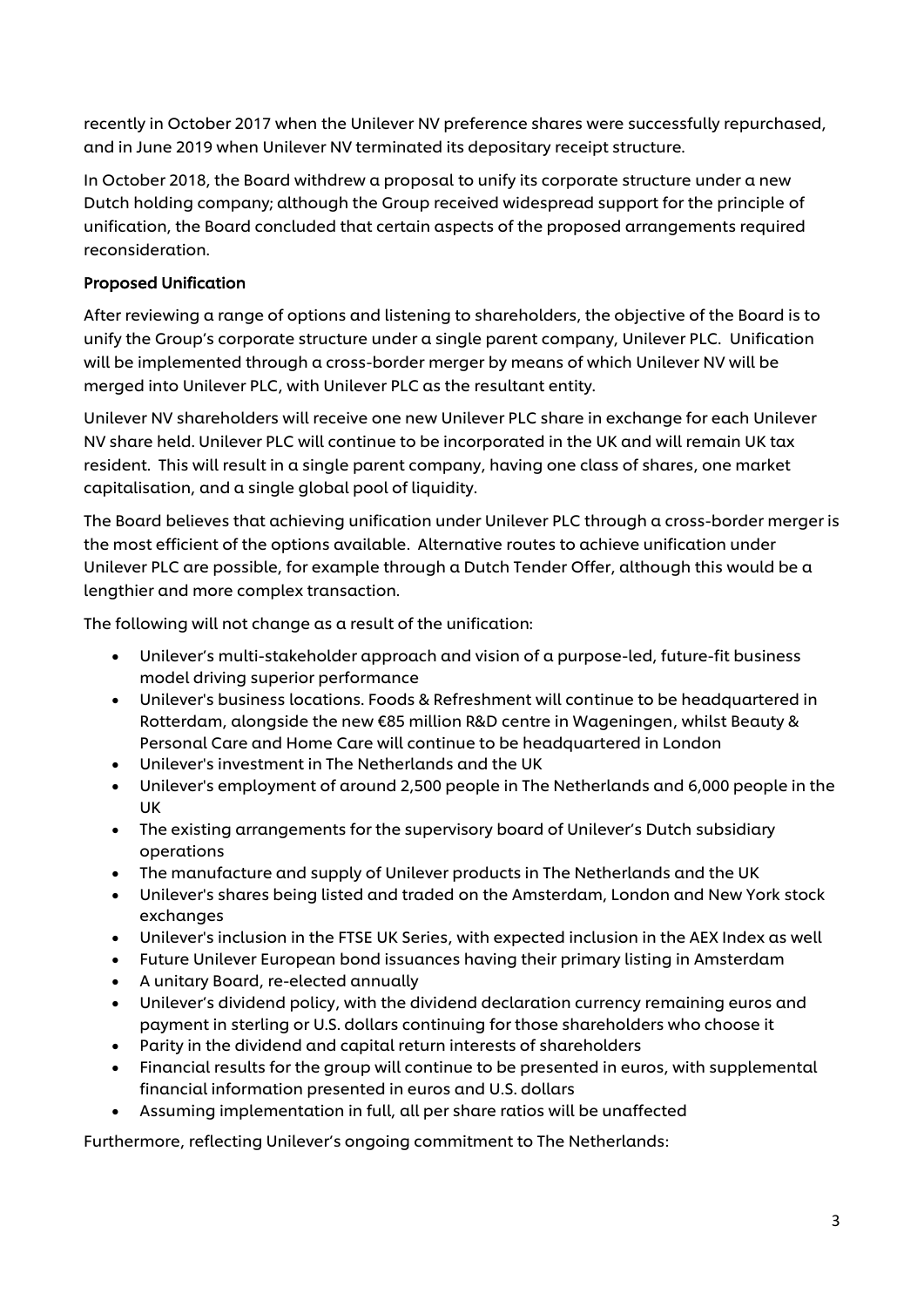- Unilever will further consolidate its procurement function in Europe by moving certain roles to its European supply chain HQ in Rotterdam
- Unilever has agreed to explore opportunities with the Dutch Government to encourage R&D and innovation in plant-based foods, sustainability, food systems resilience and nutrition.

# Listings

Unilever PLC will continue to have a premium listing on the London Stock Exchange and will be applying for an additional listing of Unilever PLC shares on Euronext Amsterdam, where Unilever PLC shares will be traded and quoted in euros. Unilever PLC ADSs will continue to be listed on the New York Stock Exchange.

# Indexation

We expect that Unilever PLC shares will continue to be included in the FTSE 100 index. Following the listing of Unilever PLC shares on Euronext Amsterdam, we expect Unilever PLC shares to be included in the AEX Index. We also expect Unilever PLC shares to continue to be included in the STOXX Europe 600 index and other relevant pan-European indices.

## Financial obligations

Unilever expects the maintenance of its strong credit rating to be unaffected. All debt which benefits from a guarantee from the current PLC and NV holding companies, or other group companies, will continue to benefit from an equivalent covenant. New debt will be treated in the same way.

## Shareholder Approval

The proposed unification will be subject to certain conditions, including the approvals of shareholders in Unilever NV and Unilever PLC, consultations with employee representative bodies, and applicable regulatory consents.

Further information will be provided in the shareholder documentation which will be circulated in the months leading up to the shareholders' meetings to be convened to approve the legal structure change. Documentation is expected to be sent to shareholders in Q3 2020 with implementation anticipated towards the end of the year.

## Shareholder taxation

The exchange of shares in Unilever NV for Unilever PLC shares is not expected to be a taxable event for shareholders resident in The Netherlands, UK or US. No dividend withholding tax will be required to be deducted from dividends paid by Unilever PLC.

# Continuity for Unilever NV shareholders

Unilever NV shareholders will receive one new Unilever PLC share in exchange for each Unilever NV share held. Unilever will make an application for a listing in The Netherlands which will allow former Unilever NV shareholders to trade the new Unilever PLC shares they receive on Euronext Amsterdam, settling share transactions and receiving dividends in euros. The type of security that Unilever NV NYRS holders will receive (either Unilever PLC shares or Unilever PLC ADSs) will depend on how their Unilever NV NYRSs are held at the time of implementation.

## Dividends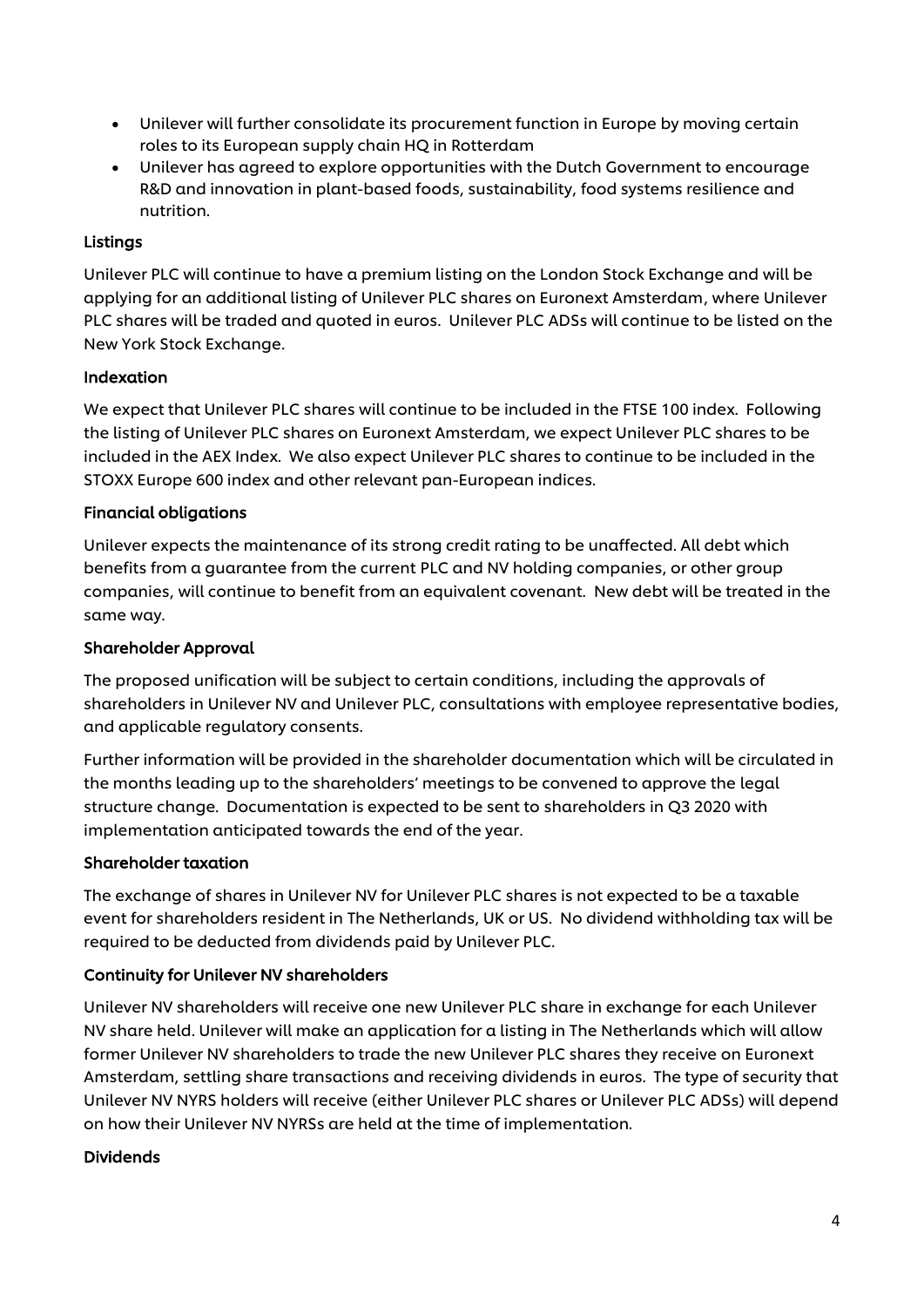Unilever will continue to report its earnings and declare dividends in euros, as has been the practice for many years. There will be no change to our policy of seeking to pay an attractive, growing and sustainable dividend. Payments and record dates will continue on the current quarterly schedule.

Dividends on shares held through CREST will continue to be paid in sterling. Holders of US listed shares will continue to receive dividends in US dollars.

[Ends]

# CONTACT

#### Media: Media Relations Team

NL: +31 61 500 8293 [Fleur-van.Bruggen@unilever.com](mailto:Fleur-van.Bruggen@unilever.com) UK: +44 78 2527 3767 [lucila.zambrano@unilever.com](mailto:lucila.zambrano@unilever.com) Or: +44 77 7999 9683 [JSibun@tulchangroup.com](mailto:JSibun@tulchangroup.com)

#### Investors: Investor Relations Team

+44 20 7822 683[0 investor.relations@unilever.com](mailto:investor.relations@unilever.com)

# ADVISERS

Deutsche Bank (Financial Adviser and Corporate Broker): Charles Wilkinson UBS (Financial Adviser and Corporate Broker): John Woolland Citi (Financial Adviser): Andrew Seaton

#### ABOUT UNILEVER

Unilever is one of the world's leading suppliers of Beauty & Personal Care, Home Care, and Foods & Refreshment products with sales in over 190 countries and reaching 2.5 billion consumers a day. It has 155,000 employees and generated sales of €52 billion in 2019. Over half of the company's footprint is in developing and emerging markets. Unilever has around 400 brands found in homes all over the world, including Dove, Knorr, Dirt Is Good, Rexona, Hellmann's, Lipton, Wall's, Lux, Magnum, Axe, Sunsilk and Surf.

#### SAFE HARBOUR

*This announcement may contain forward-looking statements, including 'forward-looking statements' within the meaning of the United States Private Securities Litigation Reform Act of 1995. Words such as 'will', 'aim', 'expects', 'anticipates',*  'intends', 'looks', 'believes', 'vision', or the negative of these terms and other similar expressions of future performance or *results, and their negatives, are intended to identify such forward-looking statements. These forward-looking statements are based upon current expectations and assumptions regarding anticipated developments and other factors affecting the Unilever Group (the "Group" or "Unilever"). They are not historical facts, nor are they guarantees of future performance.*

*Because these forward-looking statements involve risks and uncertainties, there are important factors that could cause actual results to differ materially from those expressed or implied by these forward-looking statements. Among other risks and uncertainties, the material or principal factors which could cause actual results to differ materially are: Unilever's global brands not meeting consumer preferences; Unilever's ability to innovate and remain competitive; Unilever's investment choices in its portfolio management; the effect of climate change on Unilever's business; Unilever's ability to find sustainable solutions to its plastic packaging; significant changes or deterioration in customer relationships; the recruitment and retention of talented employees; disruptions in our supply chain and distribution; increases or volatility in the cost of raw materials and commodities; the production of safe and high quality products; secure and reliable IT infrastructure; execution of acquisitions, divestitures and business transformation projects; economic, social and political risks and natural disasters; financial risks; failure to meet high and ethical standards; and managing regulatory, tax and legal matters. A number of these risks have increased as a result of the current COVID-19 pandemic. These forward-looking statements speak only as of the date of this document. Except as required by any applicable law or regulation, the Group*